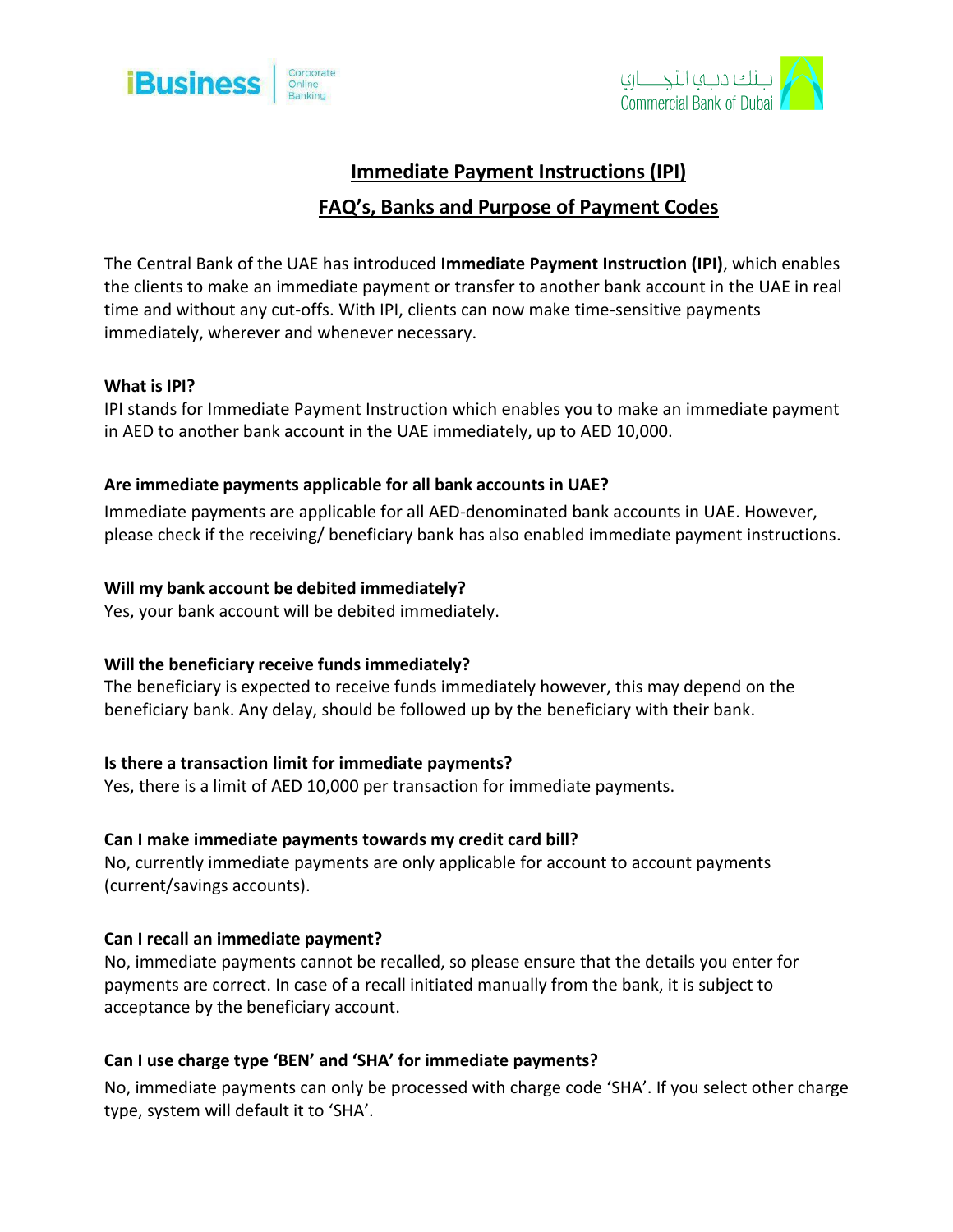



## **Can I select the payment processing option i.e. IPI or FTS while initiating a payment?**

No, any AED payment up to AED 10,000 will automatically be processed through IPI.

## **Transaction status is showing as "Expired" or "Bank not Available", what could be the reason behind it?**

The main reason is due to the beneficiary bank has not responded within the stipulated time or the account is either locked or dormant or inactive.

#### **List of Banks accepting Payments as IPI**

| <b>Bank Code</b> | <b>Bank Name</b>                              |
|------------------|-----------------------------------------------|
| 003              | Abu Dhabi Commercial Bank                     |
| 004              | Al Ahli Bank Of Kuwait K.S.C.                 |
| 007              | Arab African International Bank               |
| 008              | Al Masraf                                     |
| 009              | Arab Bank                                     |
| 010              | Bank Melli Iran                               |
| 011              | <b>Bank of Baroda</b>                         |
| 012              | Bank of Sharjah                               |
| 013              | <b>Bank Saderat Iran</b>                      |
| 014              | <b>Blom Bank France</b>                       |
| 015              | <b>BANQUE MISR</b>                            |
| 016              | Credit Agricole Corporate and Investment Bank |
| 017              | Al Khaliji France S.A.                        |
| 019              | <b>Barclays Bank</b>                          |
| 020              | <b>HSBC Bank Middle East</b>                  |
| 021              | Citibank NA                                   |
| 022              | <b>Commercial Bank International PSC</b>      |
| 023              | <b>Commercial Bank of Dubai</b>               |
| 024              | Dubai Islamic Bank                            |
| 025              | El Nilein Bank                                |
| 026              | <b>EmiratesNBD Bank PJSC</b>                  |
| 027              | <b>First Gulf Bank</b>                        |
| 028              | <b>Habib Bank Limited</b>                     |
| 029              | Habib Bank AG Zurich                          |
| 030              | <b>Investbank PSC</b>                         |
| 031              | Janata Bank                                   |
| 033              | Mashregbank                                   |
| 034              | <b>Emirates Islamic Bank PJSC</b>             |
| 035              | National Bank of Abu Dhabi                    |
| 036              | National Bank Of Bahrain                      |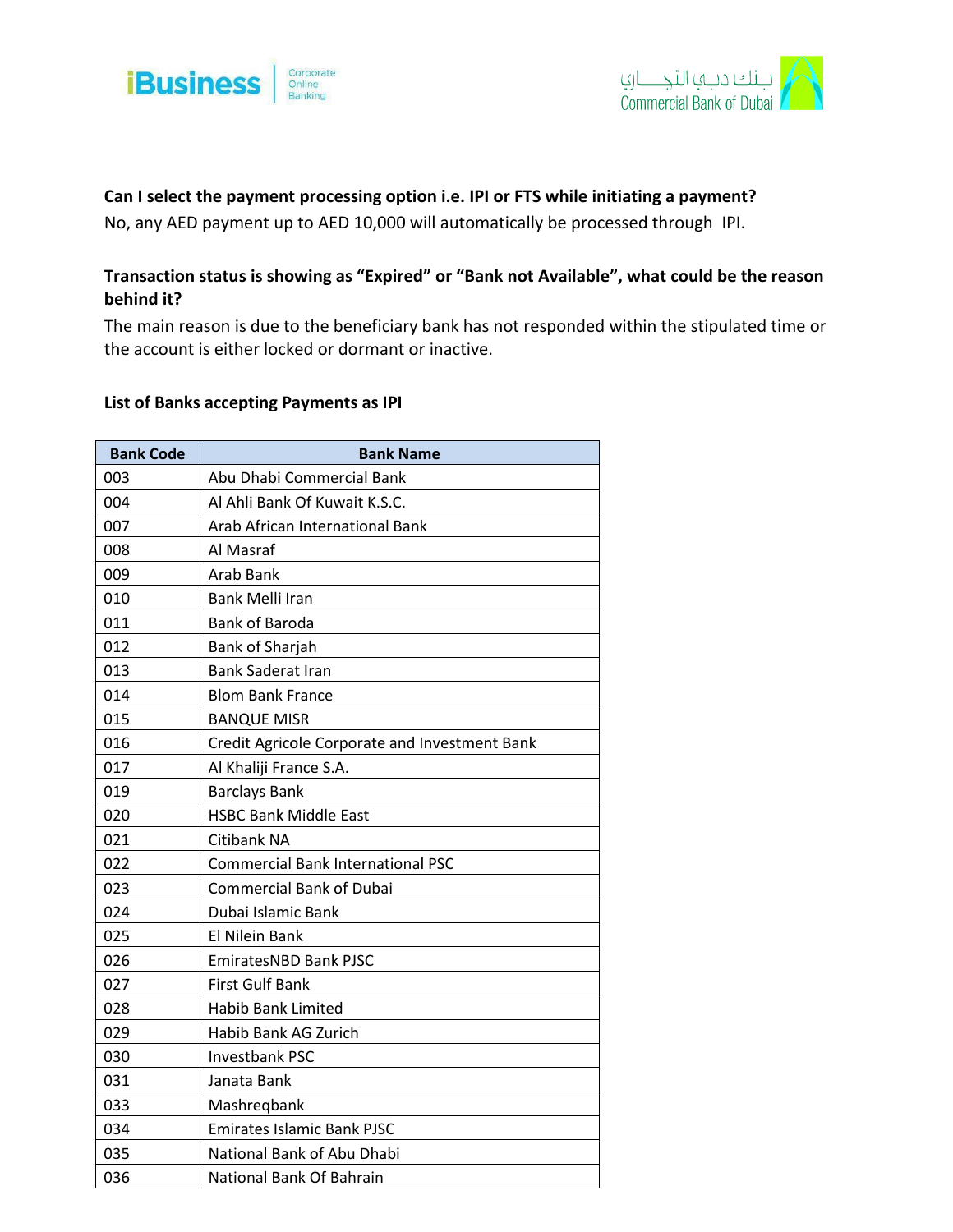

 $\mathsf{r}$ 





| 038 | National Bank Of Fujairah             |
|-----|---------------------------------------|
| 039 | National Bank of Oman                 |
| 040 | National Bank of Ras Al-Khaimah       |
| 041 | Sharjah Islamic Bank                  |
| 042 | National Bank Of Umm Al Qaiwain       |
| 044 | <b>Standard Chartered Bank</b>        |
| 045 | <b>Union National Bank</b>            |
| 046 | <b>United Arab Bank</b>               |
| 047 | United Bank Ltd.                      |
| 048 | <b>Emirates Investment Bank</b>       |
| 050 | Abu Dhabi Islamic Bank                |
| 052 | Noor Islamic Bank                     |
| 053 | Al Hilal Bank                         |
| 054 | Doha Bank                             |
| 055 | <b>SAMBA Financial Group</b>          |
| 056 | National Bank Of Kuwait               |
| 057 | Ajman Bank                            |
| 064 | Ministry of Foreign Affairs           |
| 081 | <b>Finance House</b>                  |
| 082 | Dunia finance                         |
| 084 | Mawarid finance                       |
| 088 | <b>Islamic Finance House</b>          |
| 090 | Bank of China                         |
| 094 | <b>BOK International Bank</b>         |
| 098 | Agricultural Bank of China            |
| 205 | Al Ahalia Money Exchange Bureau       |
| 215 | Al Fardan Exchange                    |
| 218 | Al Ghurair Exchange                   |
| 219 | Al Ghurair International Exchange     |
| 235 | Alukkas Exchange                      |
| 246 | Deniba International Exchange         |
| 252 | Emirates India International Exchange |
| 258 | Habib Exchange Co. LLC                |
| 259 | Hadi Express Exchange                 |
| 267 | Lari Exchange                         |
| 273 | National Exchange Co.                 |
| 290 | Al Rostamani International Exchange   |
| 291 | <b>UAE Exchange Center LLC</b>        |
| 314 | Lulu Exchange                         |
| 316 | Al Jaber Exchange                     |
| 809 | <b>Emirates Development Bank</b>      |

*\*Some Banks may be discontinued from IPI by UAE Central Bank and enabled again as per agreement with the Bank. In such cases, payments will be processed through UAEFTS.*